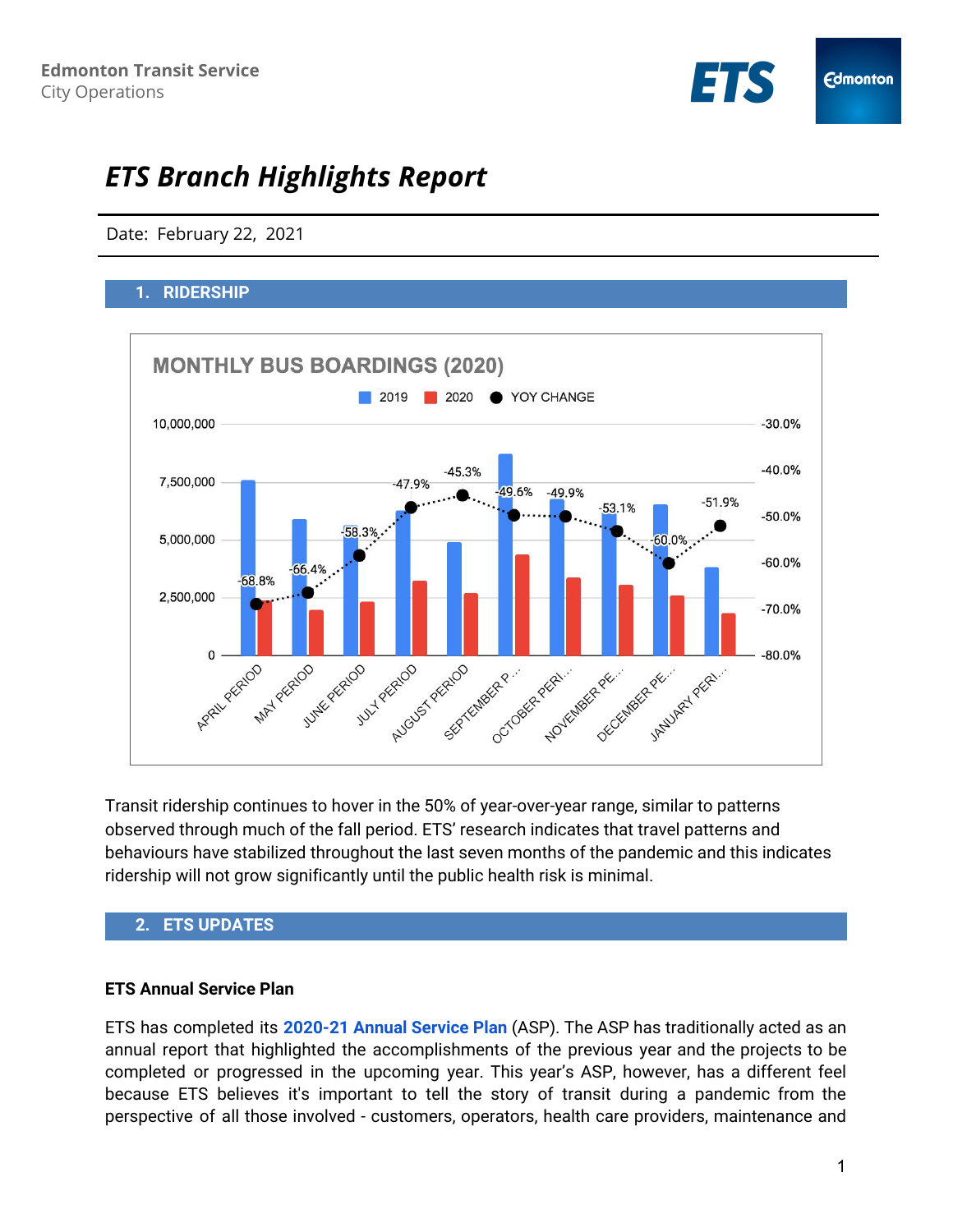fleet staff, ETS leadership, and even ETSAB members. The main message is that even though Covid-19 pandemic has been trying for everyone, it has afforded each of us the opportunity to step-up and ensure transit continues to provide essential service to those that rely on it. It has taken a lot of extraordinary people to do extraordinary things to keep transit moving. For that, everyone at ETS is tremendously grateful.

## **LRT Track Work during the Polar Vortex**

For the second year in a row, the deep cold caused a crack in the LRT track. The cracked rail was discovered near Southgate late on February 8 and caused the track to be shut down temporarily. LRT service continued, with trains northbound and southbound alternating on the remaining track. City crews were posted outside to manually operate switches during the day. The following evening, crews worked in -34C weather to bolt reinforcement bars to the rail on either side of the crack to secure it. Then, they used a cable to bond the rail back together so that the signalling system works. This is a solid but temporary fix and a permanent repair will be made in the summer when it's warmer. Regular LRT service was restored for the following morning. See the **[Transforming](https://transforming.edmonton.ca/polar-vortex-34-edmonton-track-crew-1/) Edmonton** blog post for details.

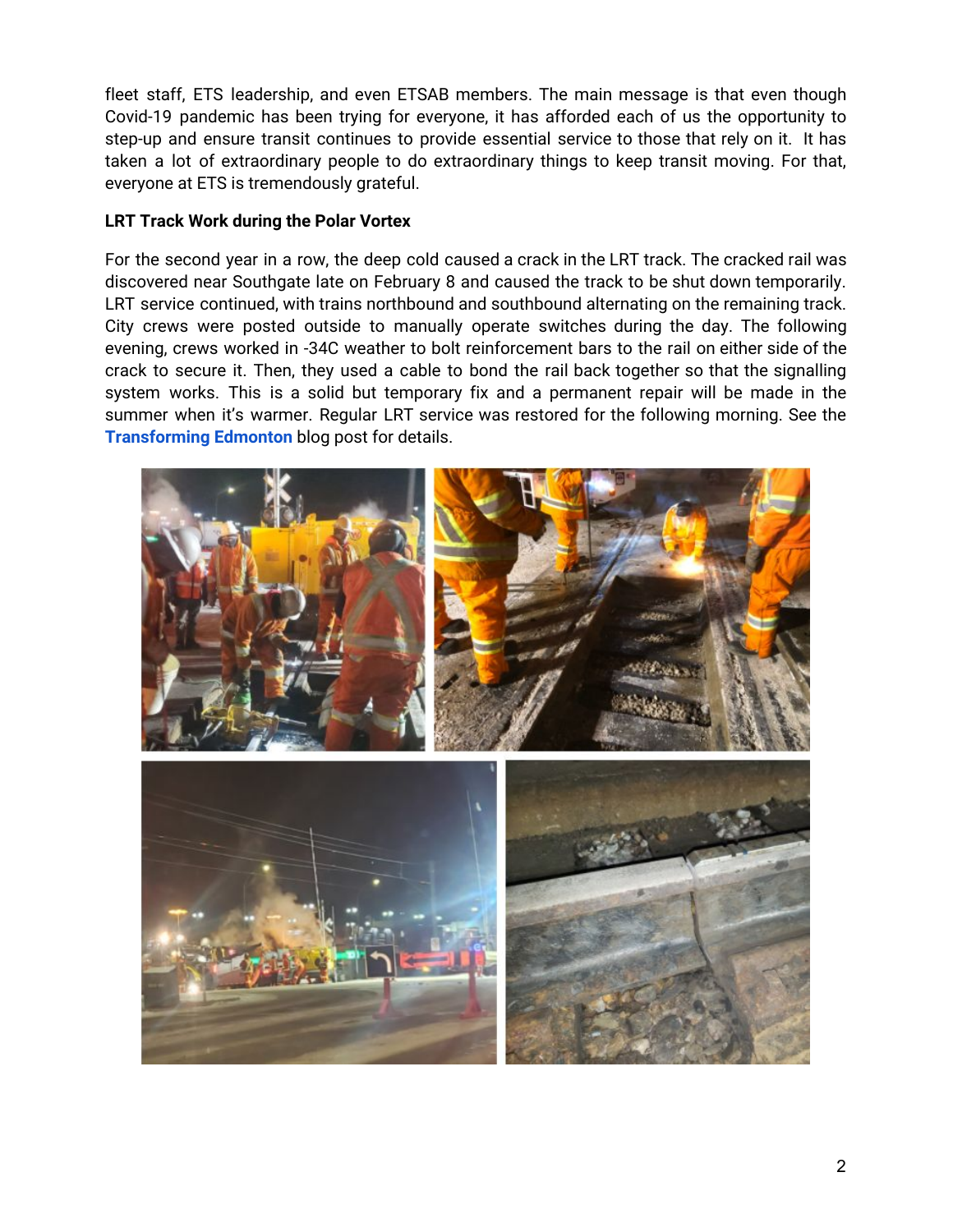## **Cold Weather Protocol Response**

As temperatures plummeted to the -30s during the first half of February, the City of Edmonton activated its extreme weather response to help keep vulnerable Edmontonians safe. Staff from the Social Development branch in Citizen Service and the Homeward Trust organization coordinated the extreme weather response.

ETS provided two dedicated overnight bus routes for people who needed emergency shelter, as well as transportation to get there. The service ran nightly from February 4 -17, picking people up at transit centres and other key locations and dropping them off at a shelter where they were safe and warm for the night. Demand for the bus service increased steadily during the two week period, with as many as 141 people riding one of the two routes on a given evening.

Agency outreach workers, with assistance from City of Edmonton Peace Officers, were on board each bus to screen community members for COVID-19, provide masks and determine which shelter best met an individual's needs.

#### **Regional Transit Services Commission Approved by Government of Alberta**

On January 28, the Government of Alberta approved the Regional Transit Services Commission's (RTSC) application to establish as a legal entity. The legal formation comes after much work and extensive collaboration by eight member regional municipalities: Beaumont, Devon, Fort Saskatchewan, Leduc, St. Albert, Spruce Grove, Stony Plain and Edmonton. With the legal formation of the RTSC and after the selection of a Chief Executive Officer, the RTSC will enter the formation and set-up phase of operations.

After which the first phase of services from the Commission will focus on local and regional services provided by the regional partners. ETS, however, will continue to operate as-is for the foreseeable future.

As the RTSC sets up and gradually rolls out an integrated regional transit service, more riders will be able to connect to ETS' established bus and LRT networks. This connectivity will allow for increased accessibility to destinations across our region..

#### **Transit Mode Share Report**

On February 2, City Administration presented its "**[Transit](https://pub-edmonton.escribemeetings.com/filestream.ashx?DocumentId=78597) Mode Share**" information report that focused on what policy, transit investment, partnership and pricing mechanisms are required to increase transit mode share It also explored the economic development impacts of increasing ridership.

It found that doubling or tripling of mode share requires, not just investment in transit, but other city wide "levers of change." It essentially boils down to a change in the cost-benefit for Edmontonians such that transit is either made cheaper, faster, etc. or automobile use is made more expensive (e.g. parking costs). Administration, including ETS, will continue to work to outline the path to realize the **City of [Edmonton's](https://www.edmonton.ca/city_government/city_vision_and_strategic_plan/city-plan.aspx) City Plan**.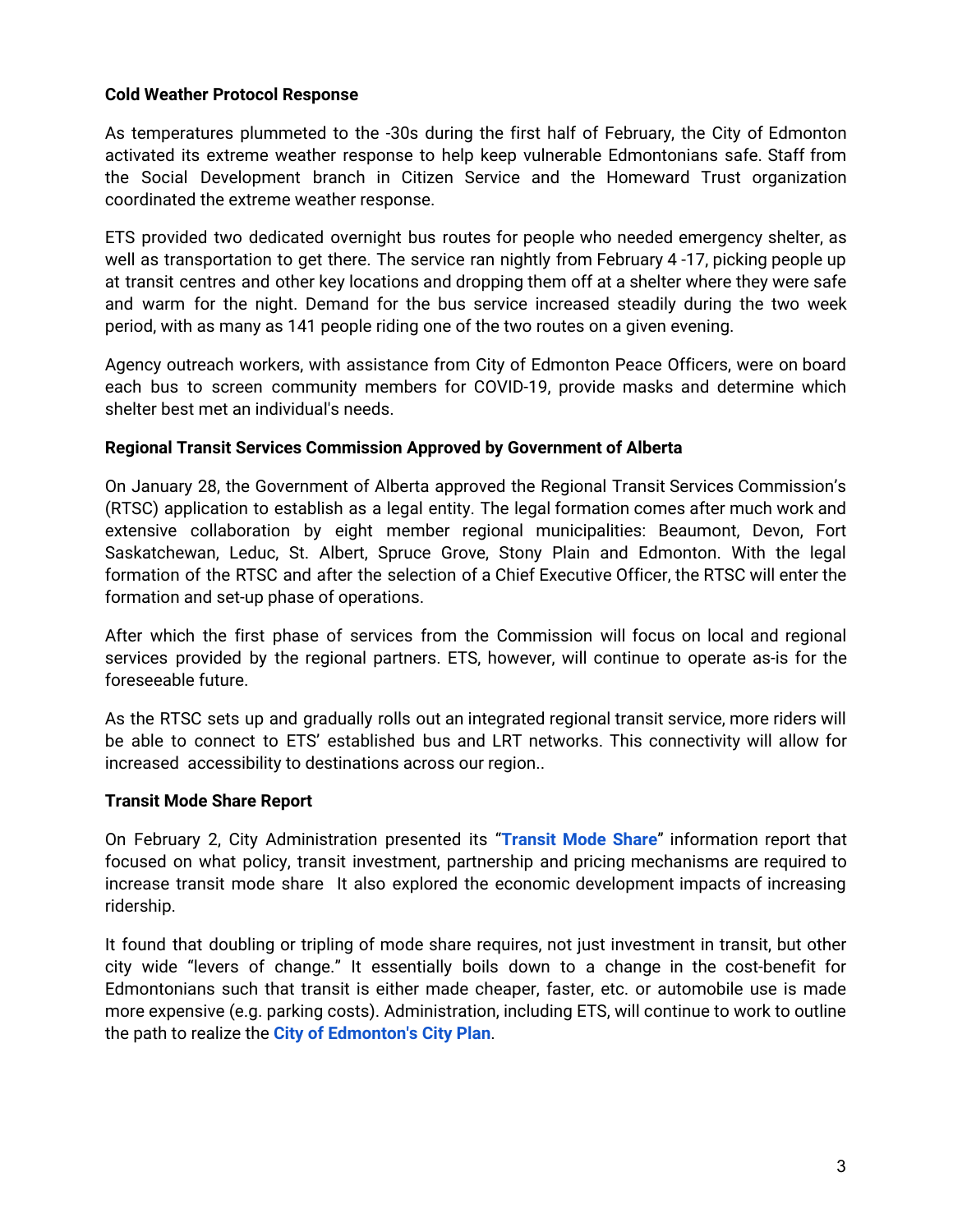## **Transit Safety and Security**

ETS continues to be focused on providing a safe transit journey for customers. To date, ETS has implemented a number of safety and security measures including:

- Help buttons, pull handles and yellow push strips equipped on all LRT trains
- Security guards deployed at 19 Transit Centres/Stations throughout Edmonton.
- Transit Peace Officers patrol transit property and collaborate with members of Edmonton Police Service.
- 24/7 Phone line is available 24 hours a day, 7 days a week to report safety concerns to ETS staff by call Transit Watch at 780-442-4900
- Transit Watch text message service a silent text message service for customers to alert control centre of safety or security concerns
- Blue Help Phones (emergency phones) connect directly to ETS security
- CCTV surveillance cameras throughout ETS property and vehicles
- Crime Prevention Through Environmental Design (CPTED) designing facilities to discourage crime and encourage feelings of safety through lighting, mirrors, etc.
- Stop Request a daily program that allows passengers to stop at a location other than a bus stop along the route after 6pm, provided it's safe to do so.
- Recruit and hire more women as transit operators to reflect the community ETS serves

In 2021, ETS has committed to looking at safety and security on transit using a wide range of perspectives. ETS is a leading transit agency in North America for using gender-based analysis (GBA+) in enhancing safety and security on transit. This framework approach will e also further support a safer community and city, and will help increase ridership.

Starting this year, ETS administration will reach out to community groups to develop a root cause analysis of safety and security on transit. This will aid in developing action plans to improve safety on transit, as well as in our larger community.

## **Emergency Advisory Committee Meeting Update**

On February 8, Edmonton's new City Manager, Andre Corbould, provided an update to the Edmonton City Council Emergency Advisory Committee. This included activation of the Extreme Weather Response that enables ETS to provide a shuttle service between shelters in Edmonton and some transit and LRT centres. The update also provided some statistics on the patrols and ticketing related to face mask wearing.

A significant portion of the update was, however, related to Edmonton's recovery from Covid-19 and to set a course going forward. This includes a principles-based approach in alignment with the following:

- Safe and inclusive
- Considers downtown revitalization
- Agile and adaptive
- Promotes vibrancy brings energy
- Engages with the community integrates key partners
- Supports the vulnerable